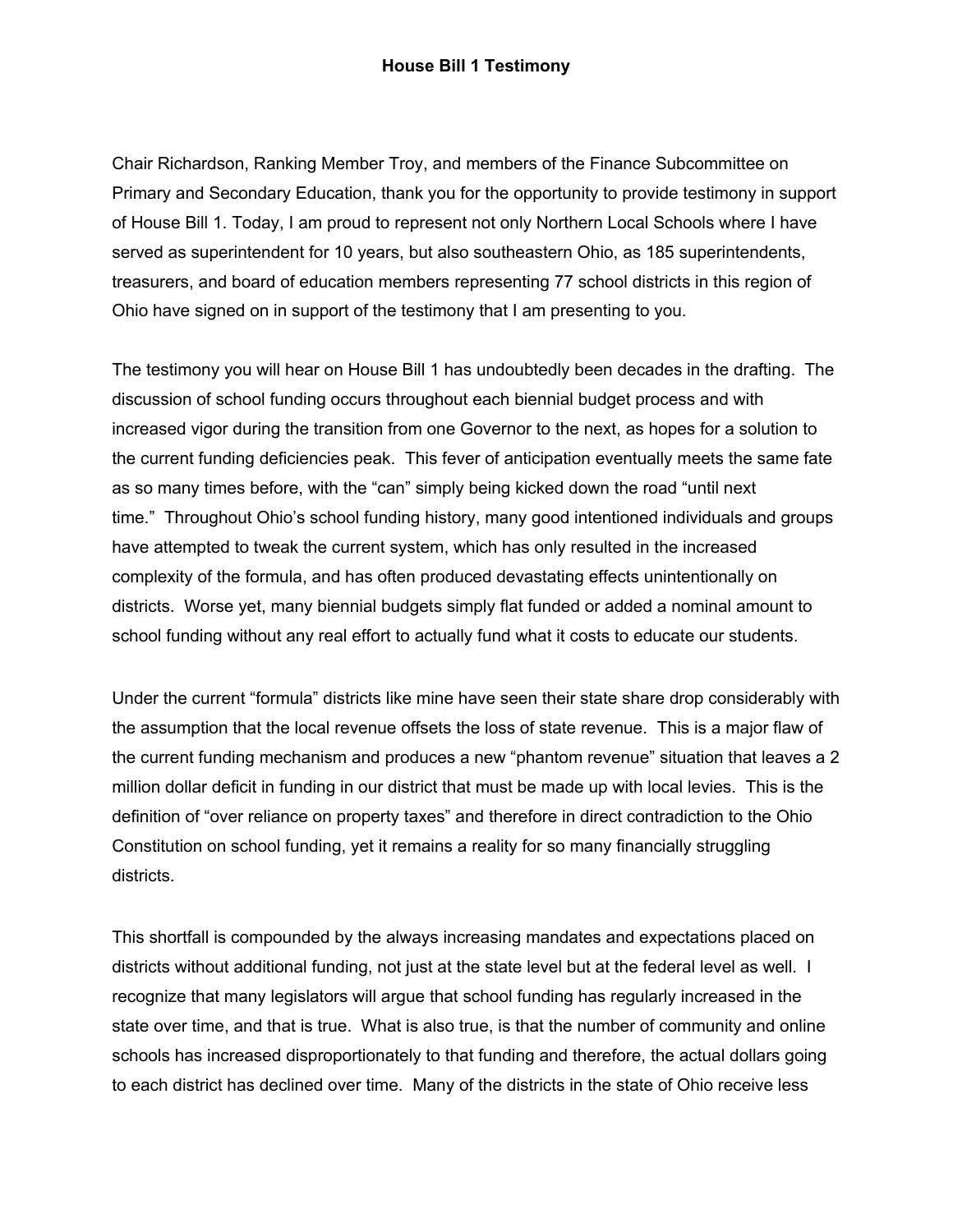funding today than they did in 2009.

The biggest obstacle for the majority of school districts wanting to challenge their school funding allotments, is a lack of understanding and application of the current funding formula. In fact, it would be a treasure hunt to find a single person who completely understands and can explain all the components of the current funding process, and how the elements of the formula apply to specific districts. I have worked through several school funding plans over the past decades and feel very qualified to make that statement. If educators can't understand their funding plan then how can we expect legislators to? That is why the Fair School Funding Plan is such an important step in helping all of us to fund our schools in a manner that is understandable and more importantly, explainable.

The Fair School Funding Plan has been developed by practitioners based on research and the data they have collected to honestly answer the question, "What does it take to successfully educate a student in Ohio?" HB 1 breaks down every piece of the cost of education, itemizing each element in a way that anyone who can read an invoice, can understand. Those are the two most important benefits of the proposed funding formula—it is based on meaningful evidence and it is easy to understand. When superintendents and treasurers can understand how their districts are funded and at what level they will be funded, then they are empowered to make budget adjustments and corrections as needed. They are then able to explain that funding to their Boards of Education and other stakeholders as they make local decisions.

The base cost process provides a clear definition of what is funded, and at what level it is funded. The base cost also clearly defines the state share and the local share, based upon both property value and income levels of each district. These base costs are combined with categorical funding that addresses costs incurred in educating students with disabilities, economically disadvantaged students, gifted students, and English Language Learners. Transportation is also addressed as part of the categoricals. All of these form the grocery list of ingredients needed to fund an adequate education. Some could argue that this formula has many of the same categories as the current and previous models, and that would be true. However, what separates this formula is that the categories have actual data-informed costs associated with them and it is easy to understand how each category impacts your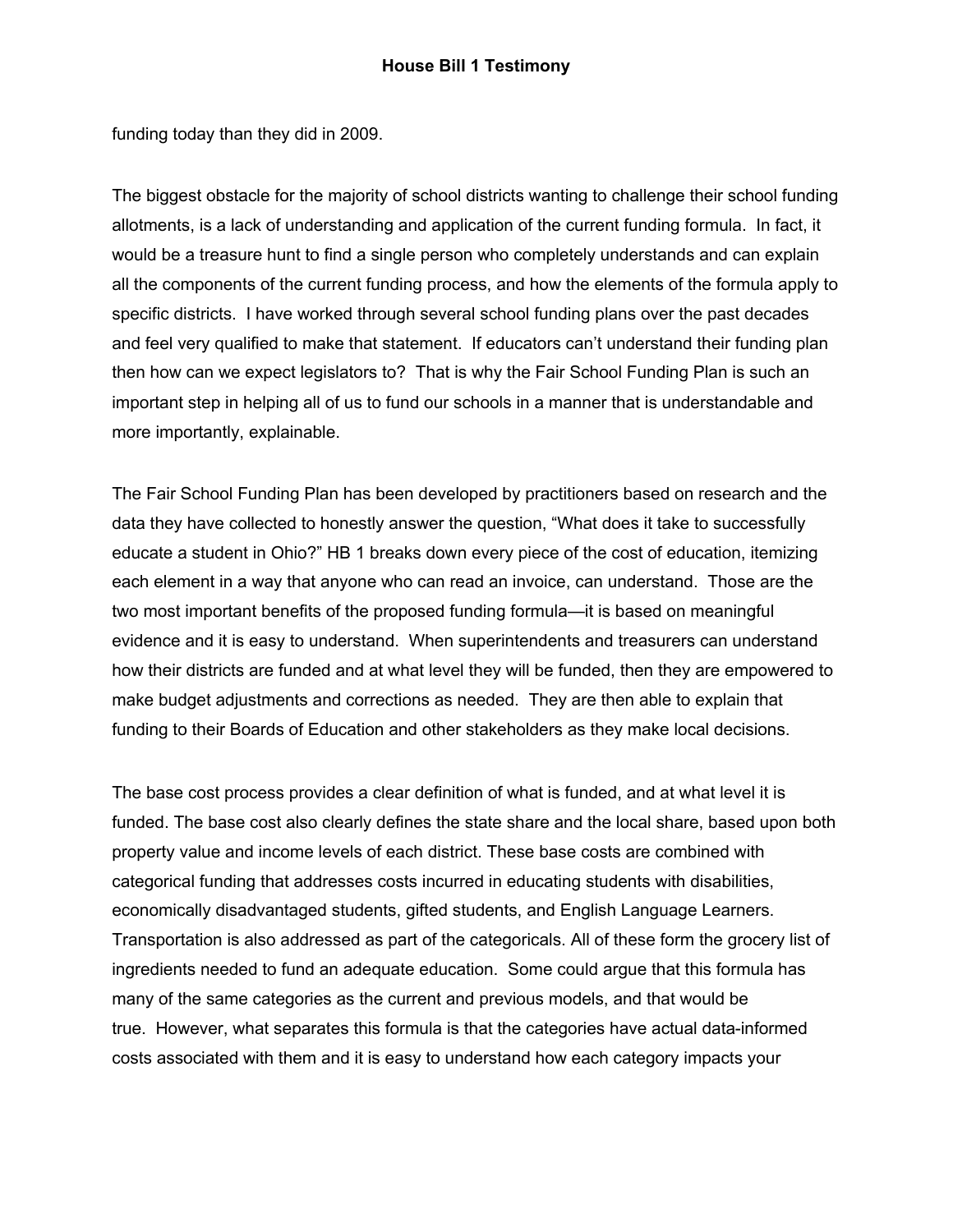district's funding. The Fair School Funding Plan clearly acknowledges the different needs of each district and provides the necessary resources to meet those needs in a meaningful way.

In closing, I am often asked if I believe that this funding formula meets the definition of equitable and adequate as defined in the DeRolph case so many years ago. I admit that no funding formula is going to be perfect, but I believe that this one is the outcome of practitioners working collaboratively and thoughtfully to create a formula that can handle the test of time. This means the plan is structured in such a way that as changes and adjustments need to be made, it lends itself to a process that is transparent and understandable. HB 1 is based on the input costs of an education developed from statewide data, but future studies will solidify those costs that are still unknown; making a strong argument that when fully funded it meets the adequate funding metric.

This formula begins to take steps to address equity. Moving the charge-off floor from 2.0 to having no floor, helps to address the needs of even the lowest-wealth districts. This, along with the categorical aid/targeted assistance being included in the plan, as well as the promised studies yet to be carried out, takes steps toward closing the educational gaps for our neediest students. There is a clear effort on the part of the formula to begin to address equity with real solutions that can be measured and adjusted over time.

It is for all of the reasons I have shared in this testimony that I am asking that our legislators unite in supporting the adoption of HB 1 so that our districts have the resources to provide the best educational opportunities for Ohio's students. Thank you for your consideration and your time. I look forward to answering any questions you may have.

List of southeast Ohio education leaders who have signed on to this testimony:

John Balzer, Superintendent, Adena Local Schools Aaron Schirm, Treasurer, Alexander Local Schools Lindy Douglas, Superintendent, Alexander Local Schools Bryan Bunting, Treasurer/CFO, Athens City Schools Thomas Gibbs, Superintendent, Athens City Schools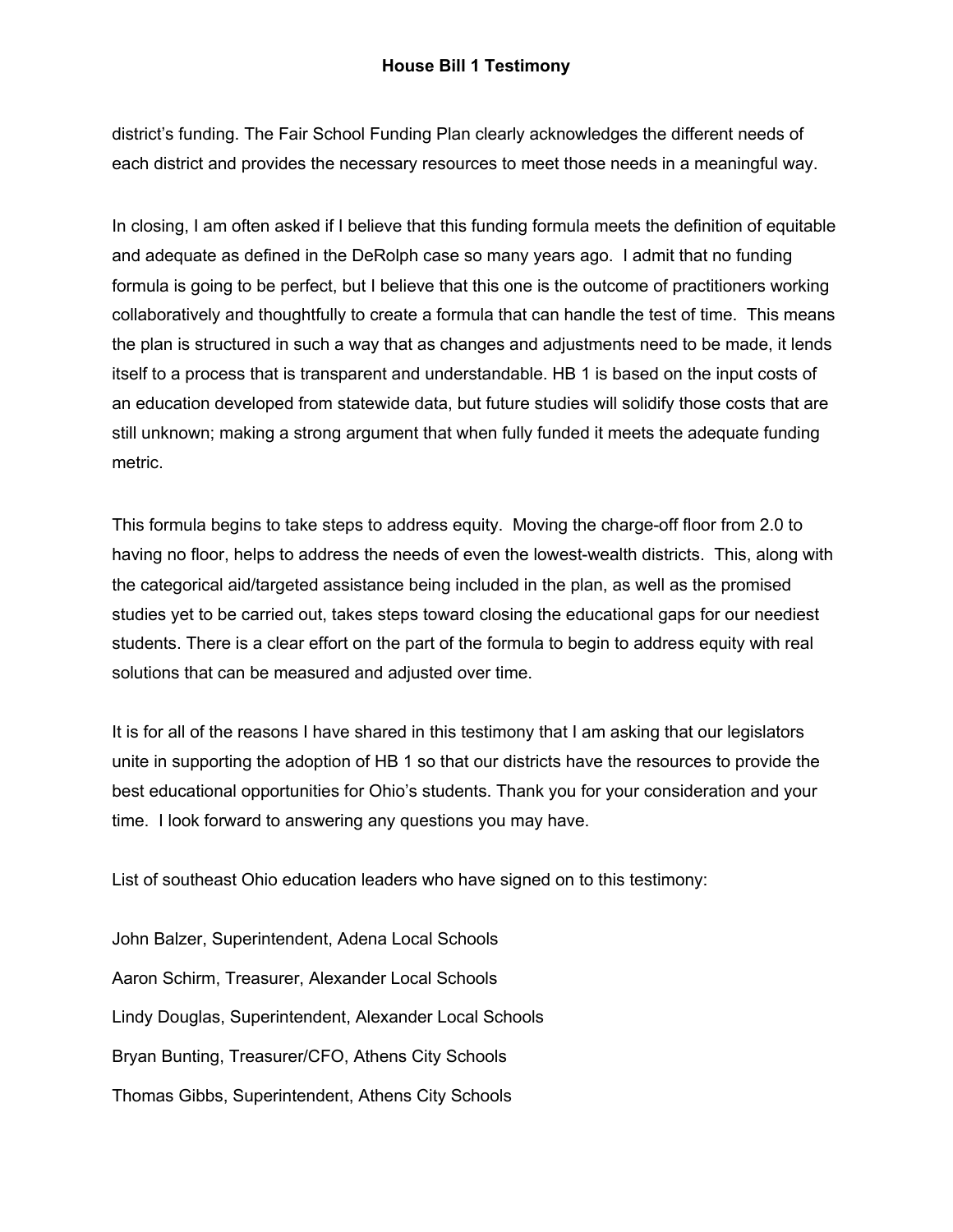Angela Hannahs, Superintendent, Barnesville Exempted Village Schools Darren Jenkins, Superintendent, Bellaire Local Belmont County Fred Meredith, Board Member, Belpre City Schools Jeffrey Greenley, Superintendent, Belpre City Schools Lance Erlwein, CFO, Belpre City Schools Marc Kreischer, Superintendent, Bloom Vernon Local Schools Ty Roberts, Treasurer, Bloom Vernon Local Schools Brent Ripley, Superintendent, Bridgeport Exempted Village Schools Bob Alsept, Superintendent, Buckeye Career Center Donna Fields Fogle, School board member, Caldwell Exempted Village Schools Kacey Cottrill, Superintendent, Caldwell Exempted Village Schools Daniel Coffman, Superintendent, Cambridge City Schools Lee Elliott, Treasurer, Chesapeake Union Exempted Village Schools Jonathan Davis, Superintendent, Circleville City Schools Russ Breech, High School Principal, Clay Local Schools Todd Warnock, Superintendent, Clay Local Schools David Hire, Superintendent, Coshocton City Schools Terri Eyerman, Treasurer, Coshocton City Schools Rick Raach, Superintendent, Coshocton County Joint Vocational Schools Kevin Smith, Superintendent, Crooksville Exempted Village Schools Bradley Miller, Treasurer, Dawson Bryant Local Schools Matt King, Treasurer/CFO, East Central Ohio ESC Randy Lucas, Superintendent, East Central Ohio ESC Matthew Reed, CFO, East Guernsey Local Schools Adam Pittis, Superintendent, East Guernsey Schools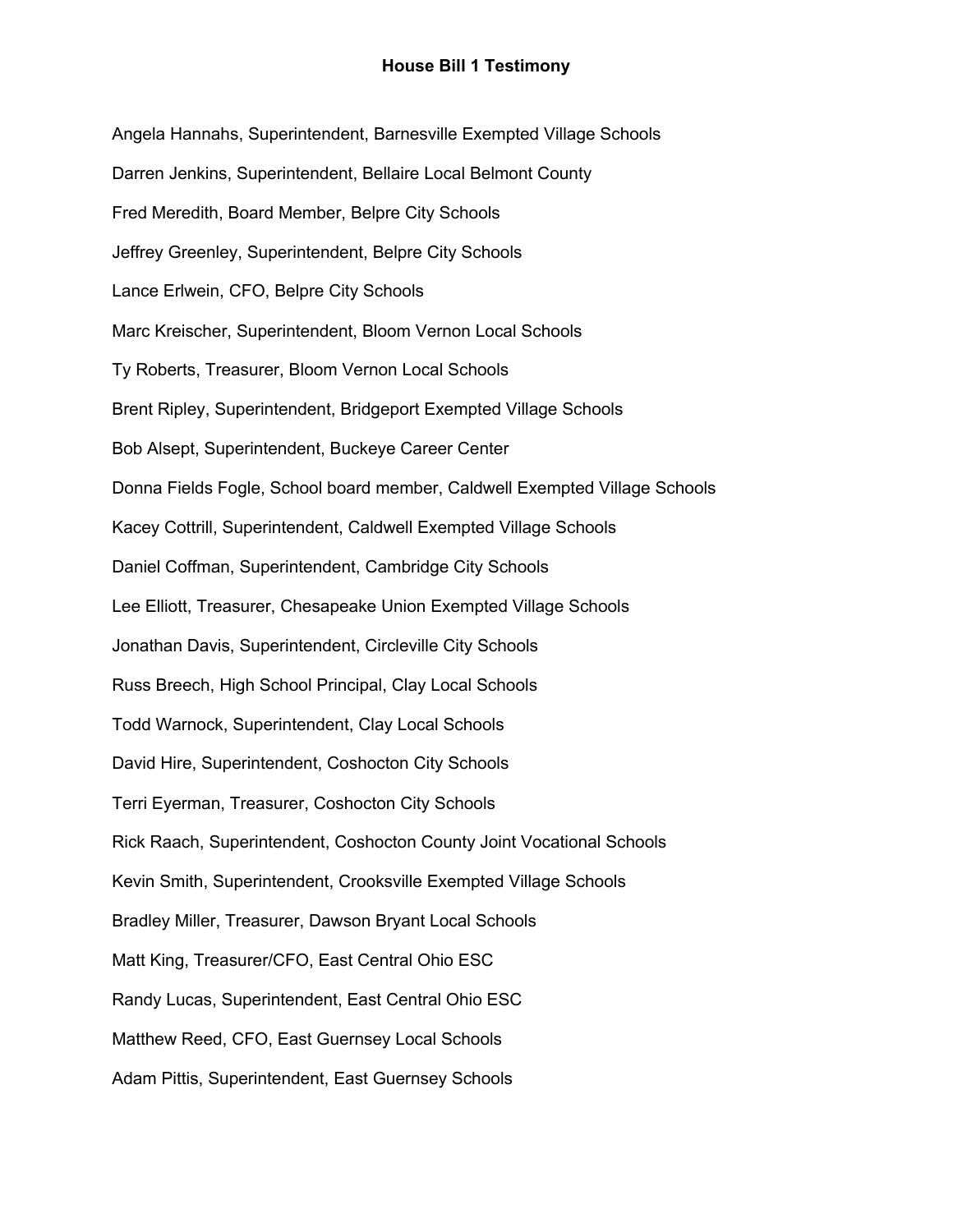David Adams, Superintendent, East Muskingum Local Schools David Hanning, Superintendent, Federal Hocking Local Schools Stacy Bolden, Treasurer, Fort Frye Local Schools Stephanie Starcher, Superintendent, Fort Frye Local Schools Lee Howard, Treasurer, Frontier Local Schools Jamie Nash, Superintendent, Gallia Jackson Vinton Joint Vocational Schools Bethany Lewis, Treasurer, Gallipolis City Schools Craig Wright, Superintendent, Gallipolis City Schools Jodi Armstrong, Superintendent, Green Local Scioto County T.C. Chappelear, Superintendent, Indian Creek Schools Joseph Geletka, Superintendent, Ironton City Schools Kim Harless, Sr. Director, Ohio Farm Bureau, Jackson City Schools Phil Howard, Superintendent, Jackson City Schools Jeff Saunders, Superintendent, Lawrence County ESC Richard Sketel, Treasurer/CFO, Lawrence County Joint Vocational Schools Monte Bainter, Superintendent, Logan Hocking Local Schools Paul F Shaw, Treasurer, Logan Hocking Local Schools Carrie Cook-Porter, Director of Special Services, Logan Hocking Schools Russell Garrison, Board Member, Marietta City Schools William Hampton, Superintendent, Marietta City Schools Lewis Sidwell, Treasurer, Maysville Local Schools Matt Sheridan, Superintendent, Mid East Career and Technology Centers Kevin Weaver, Board Member, MidEast Career and Technology Center Ashley Roberts, Treasurer, Minford Local Schools Alexander Corcoran, IT Professional, Monroe Local Schools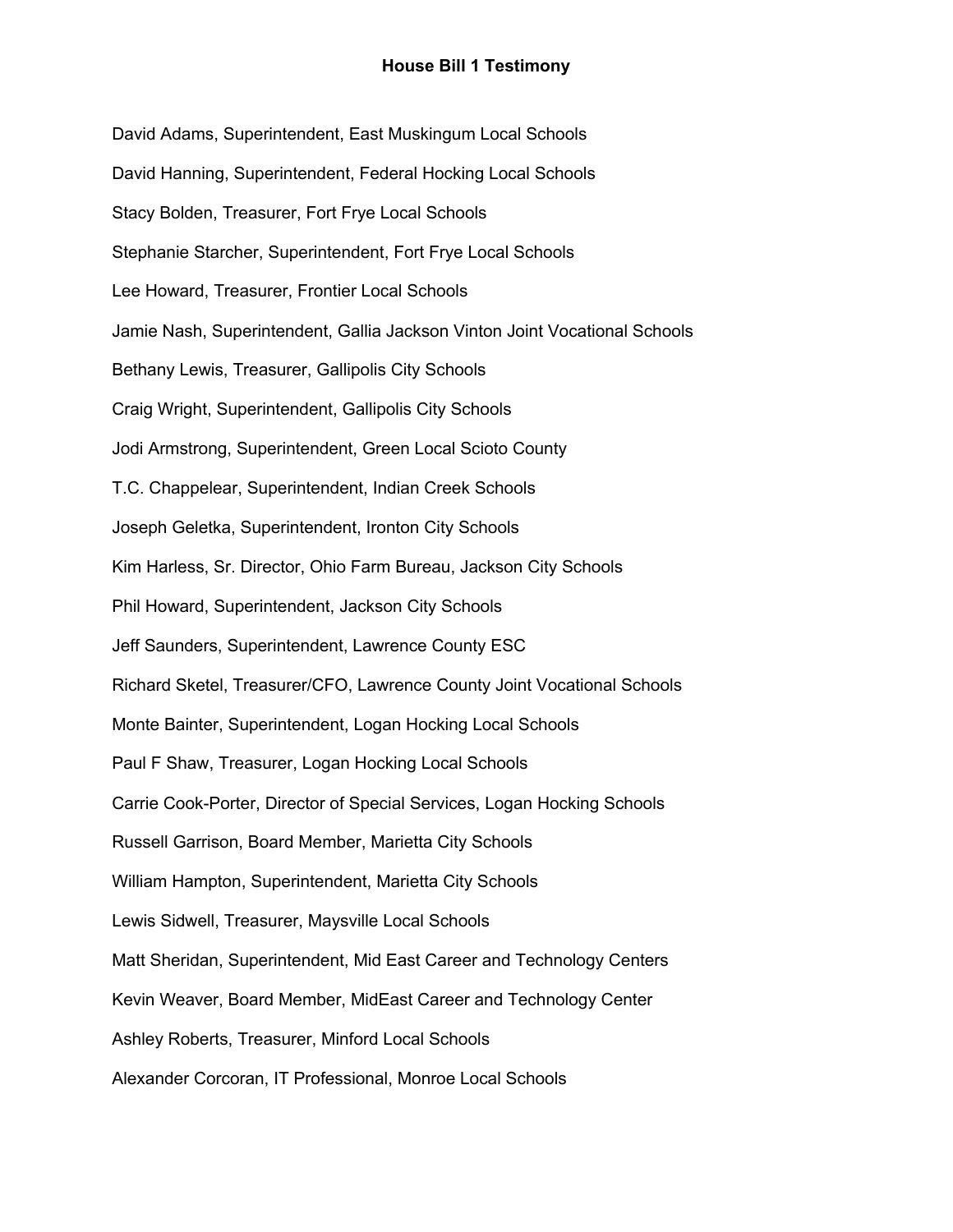Allie Leding, Elementary School Teachers, Monroe Local Schools Amanda Phipps, teacher, Monroe Local Schools Chloe Wright, Teacher, Monroe Local Schools Heather deBord, Intervention Specialist, Monroe Local Schools Holly Cahall, Chief Financial Officer, Monroe Local Schools Jamie Wehry, Secretary, Monroe Local Schools Jeffery Terbush, Long term sub, Monroe Local Schools Joanna Jones, teacher, Monroe Local Schools Kate O'Hara, Teacher, Monroe Local Schools Katie Hotze, Teacher, Monroe Local Schools Katie Zins, Classroom teacher, Monroe Local Schools Mike O'Hara, Parent, Monroe Local Schools Pamela Miller, Secretary, Monroe Local Schools Roberta Janesch, paraprofessional, Monroe Local Schools Tiare Saylor, Teacher, Monroe Local Schools Tracy Yalich, ELL Teacher, Monroe Local Schools Kristin Barker, Superintendent, Morgan Local Schools Teresa Bowen, School Board, Morgan Local Schools David Branch, Consultant, MVESC Lori Snyder-Lowe, Superintendent, MVESC Rick Edwards, Superintendent, Nelsonville York City Schools Samantha Hamilton, Treasurer, New Boston Local Schools Abbigayle Mudrick, Teacher, Northern Local School Jan Kaffenberger, Administrative Assistant, Northern Local School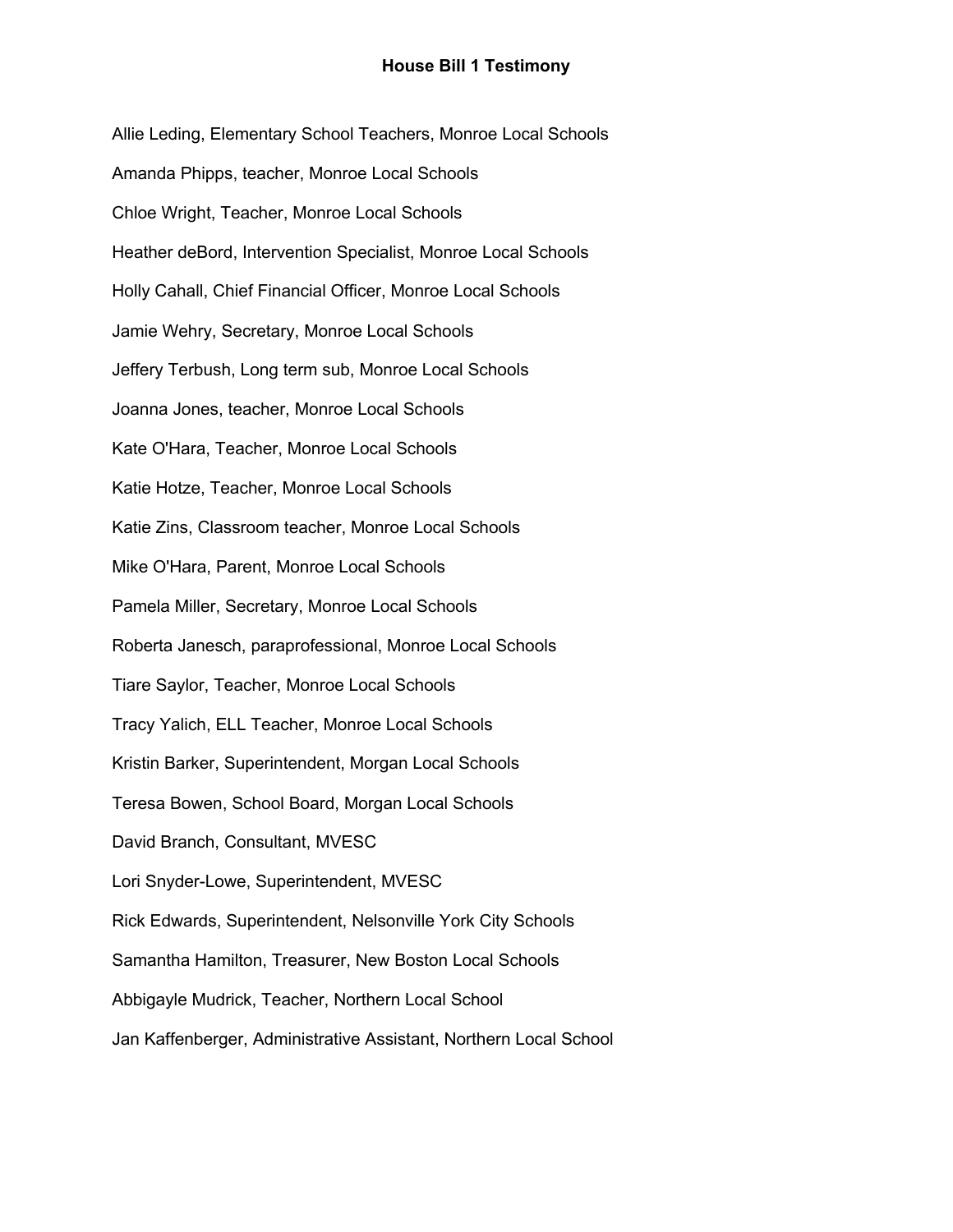Jill McGee, Math and Literacy Coach/ Data and Assessment Coordinator, Northern Local School

John White, teacher, Northern Local School Mandy Fox, School counselor, Northern Local School Mike Skinner, Ag Ed/FFA, Northern Local School Alicia Clouse, Intervention Specialist, Northern Local Schools Amy Helsel, Bus Driver, Northern Local Schools Amy VanBalen, teacher, Northern Local Schools Angela Gussler, Assistant Superintendent, Northern Local Schools Brenda Whetherholt, Educational Assistant, Northern Local Schools Broc Wilkins, 2nd Grade Teacher, Northern Local Schools Caleb Bennett, Teacher, Northern Local Schools Chad Culver, Physical Education Teacher, Northern Local Schools Cheri Koehler, Intervention Specialist, Northern Local Schools Chris Walters, Teacher, Northern Local Schools Courtney Jones, Accounts Payable, Northern Local Schools Dale DeRolph, Board President, Northern Local Schools Dan Riggs, Science Department Chair, Northern Local Schools Darla Meyer, Math Teacher, Northern Local Schools Deb Masterson, Title Reading Teacher, Northern Local Schools Elizabeth Clark, Treasurer, Northern Local Schools Erin Cook, Elementary Secretary, Northern Local Schools Factor Dale, Transportation Supervisor, Northern Local Schools Greg Otte, Teacher, Northern Local Schools Gregory Booth, English Teacher, Northern Local Schools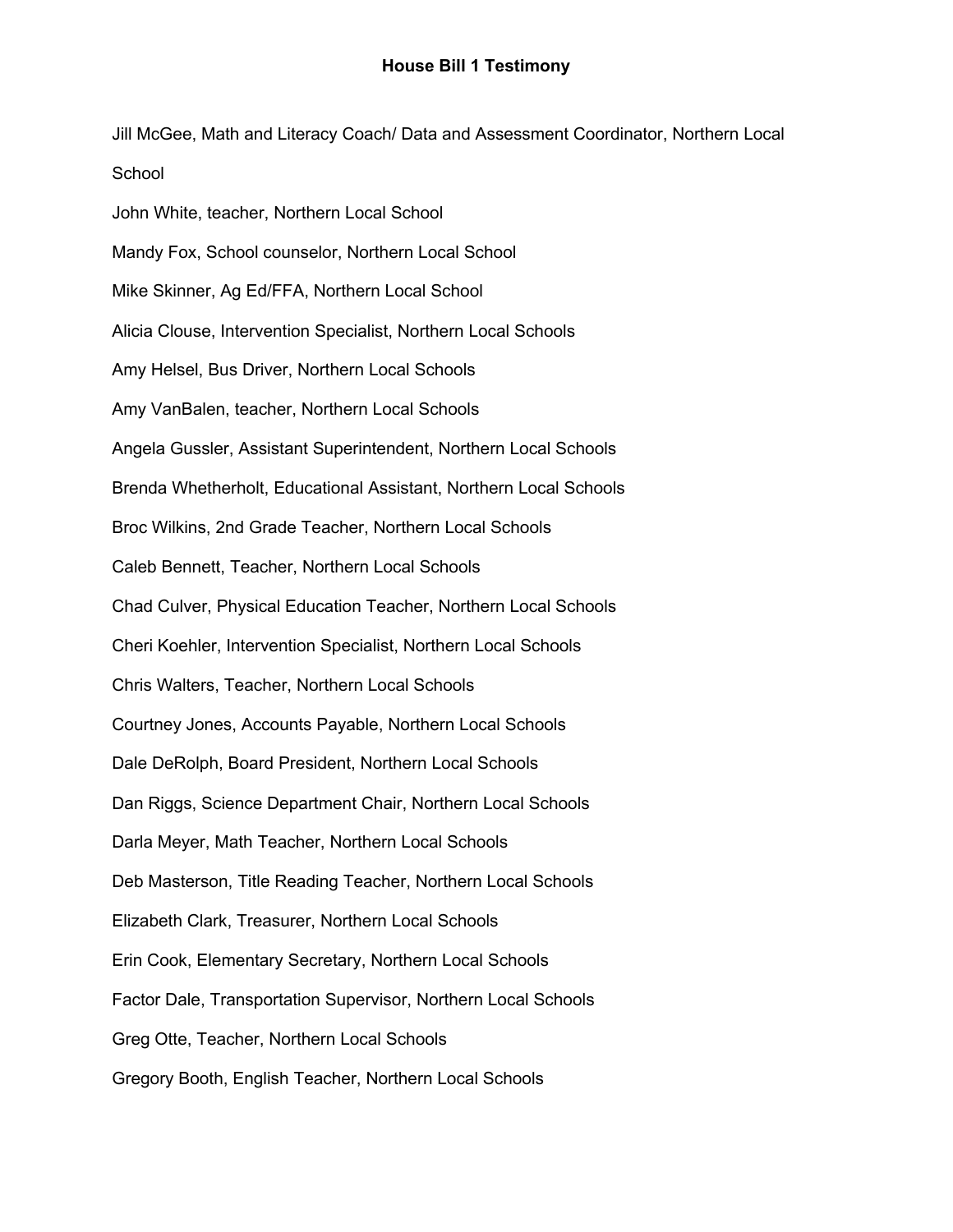Hannah PresSchoolsee, Teacher, Northern Local Schools Jay Hickman, HS Math Teacher, Northern Local Schools Jean Fealty, School Nurse, Northern Local Schools Jeff Forgrave, Teacher, Northern Local Schools Jessica Boring, Teacher, Northern Local Schools Kahley Thompson, Early Childhood Educator - 2nd Grade, Northern Local Schools Kari Langanke, Art Teacher, Northern Local Schools Kate Simmons, Teacher, Northern Local Schools Katie Lones, High School Family & Consumer Science, Northern Local Schools Kimberley Miller-Smith, Consultant, Northern Local Schools Lester Wofter, Nurse Aide, Northern Local Schools Lindsay Sheridan, Teacher, Northern Local Schools Lindsey Pinder, Teacher, Northern Local Schools Margaret Wilkins, 5th Grade Teacher, Northern Local Schools Mary Smith, Secretary, Northern Local Schools McKenzie Snider, Elementary Teacher, Northern Local Schools Michael Skinner, Ag Teacher, Northern Local Schools Misha Keating-Brandon, Teacher, Northern Local Schools Misty Smith, Paraprofessional/Educational Assistant, Northern Local Schools Paul Culver, Teacher, Northern Local Schools Rebekah Yzenski, English teacher, Northern Local Schools Rhonda Stretton, Custodian, Northern Local Schools Ruth Zitnik, Superintendent, Northern Local Schools Sharon Wise, Bus driver, Northern Local Schools Sherri Lawrence, Glenford Elementary School Principal, Northern Local Schools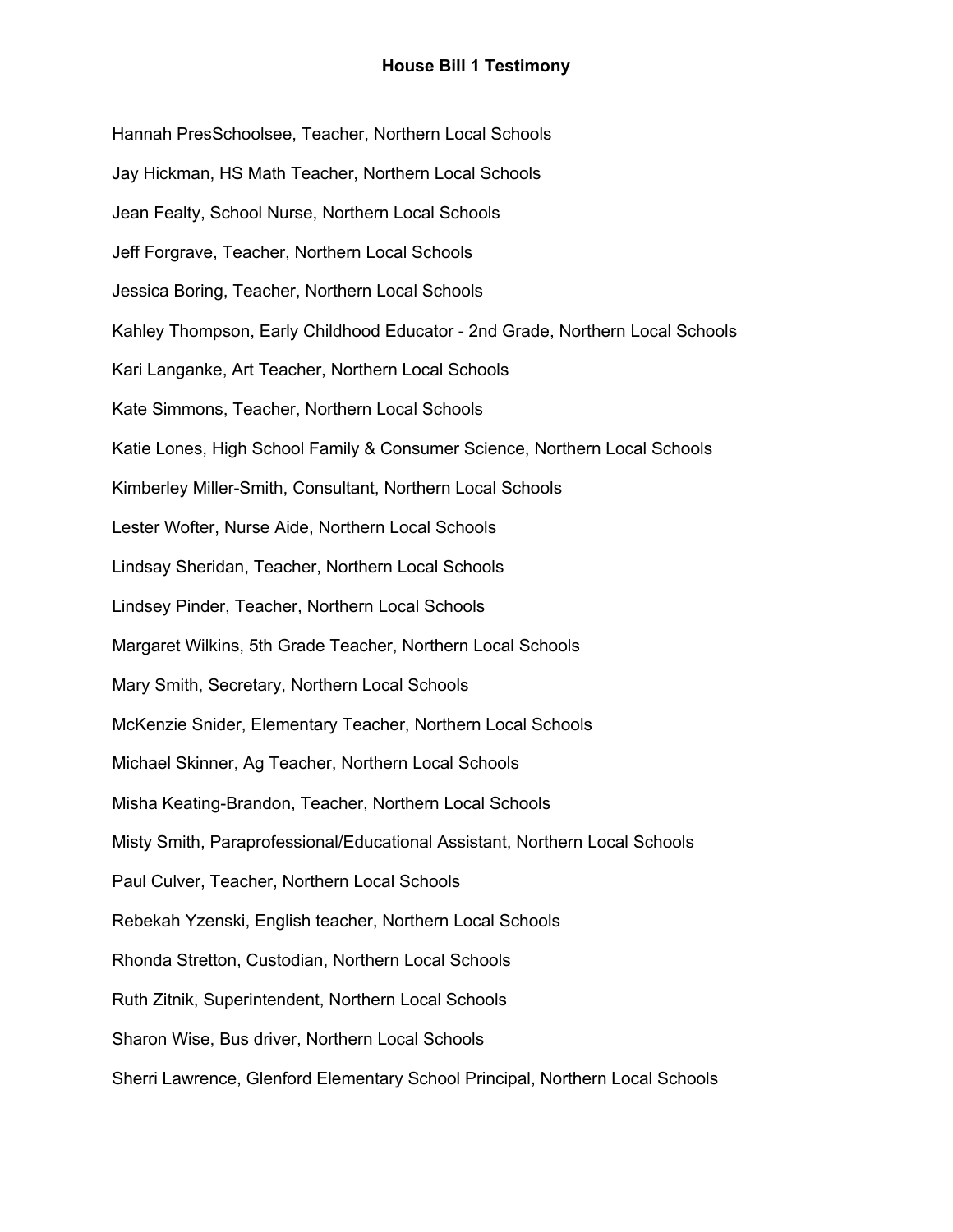Susan Ballantine, Music Teacher, Northern Local Schools Teresa Hudak, School Nurse Aide, Northern Local Schools Thomas Perkins, Superintendent, Northern Local Schools Tyrone Davis, Associate Principal, Northern Local Schools Whitney Williamson, Teacher, Northern Local Schools Julie Smith, Treasurer, Northwest Local Schools Marci Shepard, Superintendent, Oak Hill Union Local Schools Evan Keaton, Treasurer, Paint Valley Local Schools Tonya Cooper, Treasurer/CFO, Pike County Joint Vocational Schools Eric Meredith, Superintendent, Pike Joint Vocational Schools Tom Burton, Superintendent, Princeton City Schools Mike Masloski, Superintendent, Ridgewood Local Schools Dalton Summers, Superintendent, River View Local Schools Evan Fischer, Board of Education Member, River View Local Schools Glenn Hopper, Superintendent, Rock Hill Local Schools Brett Butler, Treasurer, Scioto County Career Technical Center Megan Williams, Treasurer/CFO, Scioto Valley Local Schools Wes Hairston, Superintendent, Scioto Valley Local Schools Foresta Shope, Superintendent, Sciotoville Community Schools William Shope, President of Governing Board, Sciotoville Community Schools Mark Christian, Superintendent, South Point Local Schools Jeff Kaaz, Treasurer, Southern Local Schools Scott Christman, Superintendent, Southern Local Schools Tony Deem, Superintendent, Southern Local Schools Walter Skaggs, Superintendent, St Clairsville Richland City Schools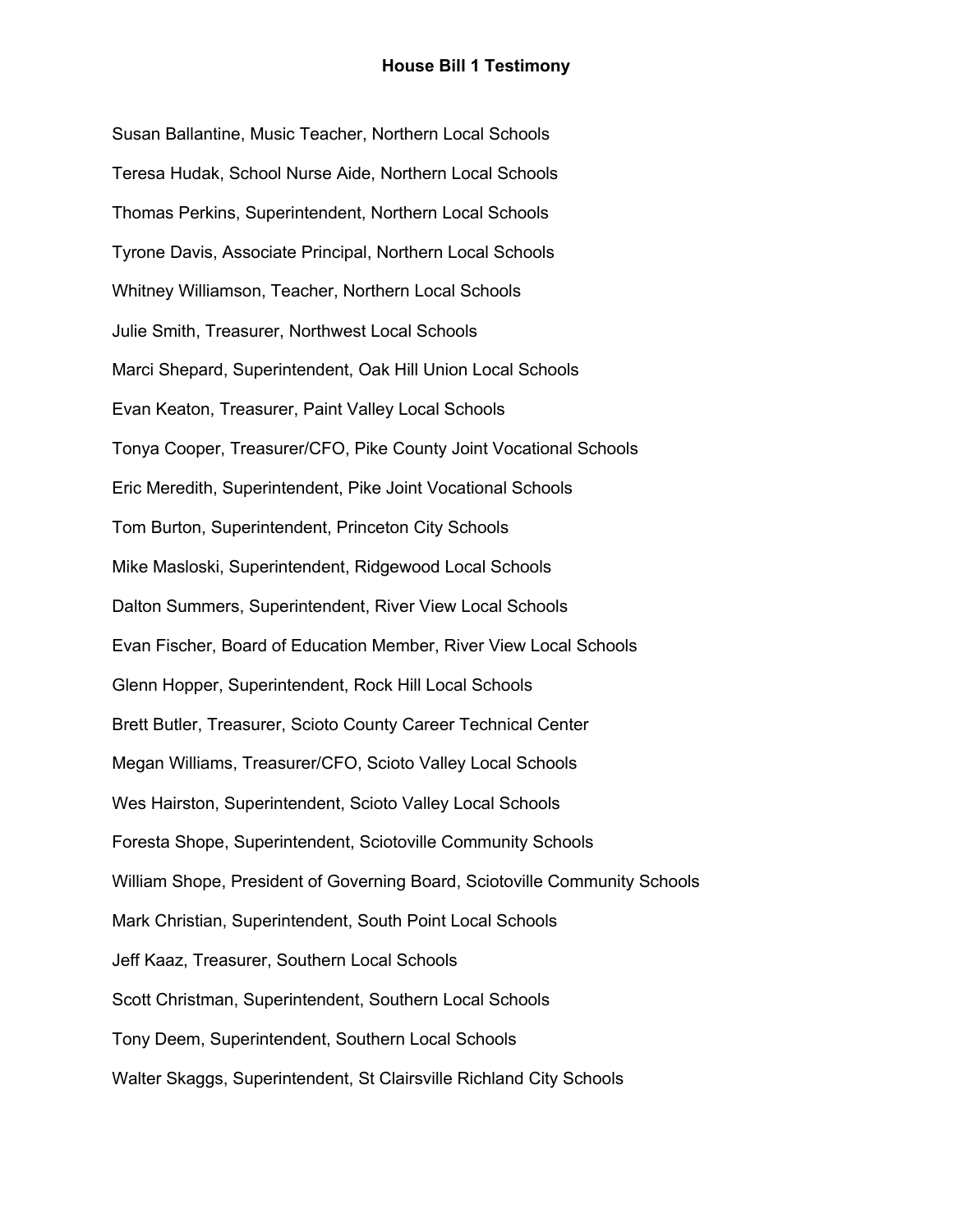Adam Corn, School board member, Symmes Valley Local Schools Derek Wilson, Board President, Symmes Valley Local Schools Greg Bowman, Superintendent, Symmes Valley Local Schools Jack Webb, Treasurer/CFO, Symmes Valley Local Schools Tammie Myers, Board Member, Symmes Valley Local Schools Connie Altier, Superintendent, Tri County Career Center Jared Bunting, CFO, Trimble Local Schools John Hurd, Superintendent, Trimble Local Schools Erica Zinn, Treasurer, Vinton County Local Schools Rick Brooks, Superintendent, Vinton County Local Schools Kyle Newton, Superintendent, Warren Local Schools Melcie Wells, Treasurer, Warren Local Schools Joseph Crone, Treasurer, Washington County Career Center Joint Vocational Schools Sherry Patterson, Treasurer, Washington Nile Local Schools Bill Hoover, Director of Operations, Waverly City Schools Claudia Zaler, Treasurer/CFO, Waverly City Schools Edward Dickens, Superintendent, Waverly City Schools Sue Bolin, School Board Member, Waverly City Schools Karen Boch, Superintendent, Wellston City Schools Tami Downard, CFO, Wellston City Schools Terry Gill, Board Member, Wellston City Schools Rockford Lambert, Treasurer, Western Local Schools Donna Cunningham, Member, Wheelersburg Board of Education, Wheelersburg Local Schools George Grice, Treasurer/CFO, Wheelersburg Local Schools Mark Knapp, Superintendent, Wheelersburg Local Schools